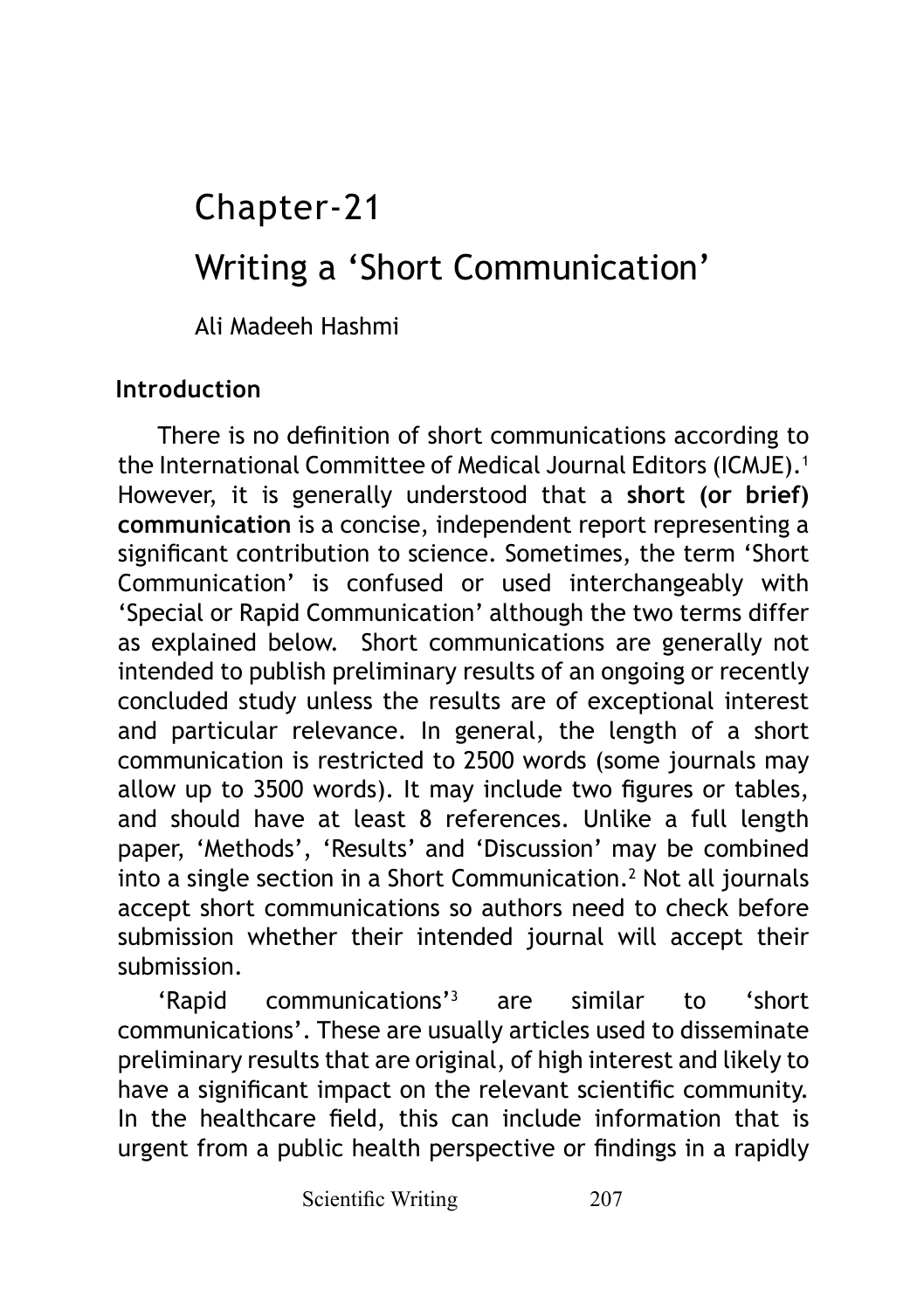changing specialty (e.g. Infectious Disease). Their format is similar to short communications in terms of word count, tables and number of references.

"Special Communications" can sometimes address topics such as medical humanities.<sup>4</sup>

Short/Rapid communications are generally peer-reviewed and many journals will prioritize the publication of this type of paper (policies vary from journal to journal). Some publishers have journals dedicated especially to short communications which address 'new ideas, controversial opinions, negative results and more'.<sup>3</sup>

#### **WRITING A SHORT COMMUNICATION**

Even though short communications differ from full length papers (as outlined above) authors would be well advised to approach writing a short communication the same way as writing an original article. The following steps can help guide the way.<sup>5</sup> Most of these steps can apply to writing other types of articles as well:

#### **1.** *Determine the list and rank of authors.*

Ideally this should be done while the study is still ongoing. This will avoid misunderstandings and hurt feelings later. All journals have established criteria for authorship including how to determine author order. These should be strictly followed. Simply filling out a few forms or entering data into SPSS does not automatically entitle a person to authorship. 'Ghost authorship' is a serious violation of publication ethics and every authentic journal has policies in place to prevent and penalize such acts. If the short communication is about an ongoing study, the writing should ideally begin while the study is still ongoing.

## **2.** *Decide when to submit*

If your preliminary findings represent a 'complete story' you can begin the process of submission.

## **3.** *Write a title and an abstract*

This helps clarify what you want to include in your paper.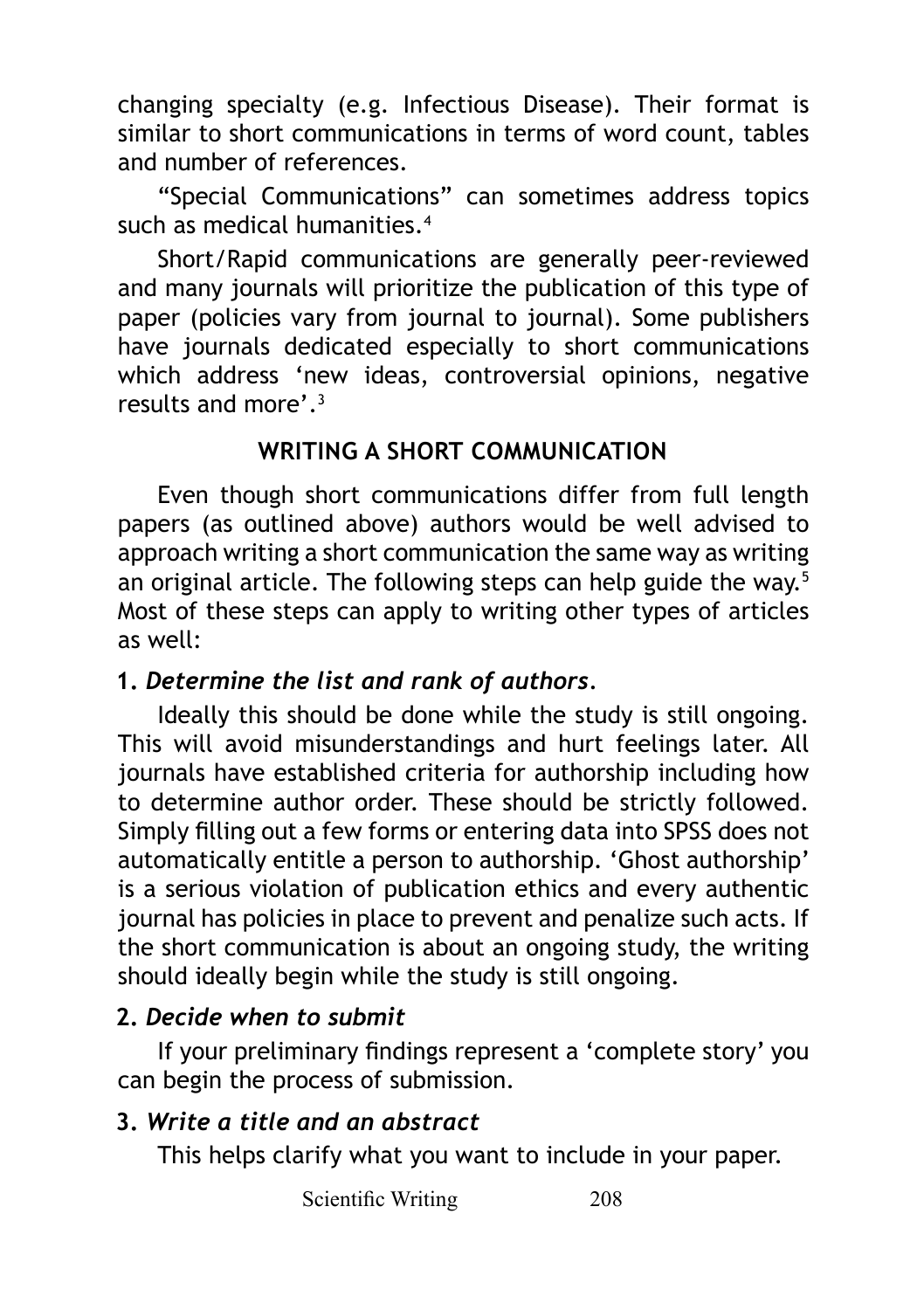# **4.** *Determine the basic format of the paper*

We have already outlined what short communications consist of. Before you begin writing the full paper, make sure the results or data that you plan to report fulfill the requirements. You may find on reflection that your findings are too broad (or perhaps not original enough) to warrant a short communication in which case you may want to save them for a full length paper.

# **5.** *Select the journal you want to submit to*

There are multiple factors that will determine which journal you target for your paper. However, one essential feature is that any journal which you consider must have a peer-review process in place. This will also help you avoid 'predatory publishers' which invite authors to publish in their journal in exchange for money.<sup>6</sup> 'Predatory Publishing' has become a huge business in recent years with hundreds of these so-called 'journals' popping up all over the world.

There are dozens of medical journals in Pakistan, most of dubious quality. The Pakistan Medical and Dental Council recognizes a large number of medical journals.<sup>7</sup> Many of these journals have no international ranking or standing outside of Pakistan. The Higher Education Commission of Pakistan (HEC) uses a more rigorous method of evaluating the quality of journals and ranks them according to various criteria with journals having an 'Impact Factor' (Category W) at the top.<sup>8</sup> HEC's 'Tenure Track System' recognizes only publications in Impact Factor journals for the purpose of promotion and tenure. Currently only three medical journals in Pakistan have an 'Impact Factor': Pakistan Journal of Medical Sciences (PJMS), Journal of the College of Physicians and Surgeons of Pakistan (JCPSP) and Journal of the Pakistan Medical Association (JPMA). If possible, authors should target these journal in order to ensure international exposure for their publications. It is also important to consider publication charges which can vary from Rs. 1000 to Rs. 25000. Many reputable journals will reduce or waive charges for articles with findings of special value to their readership.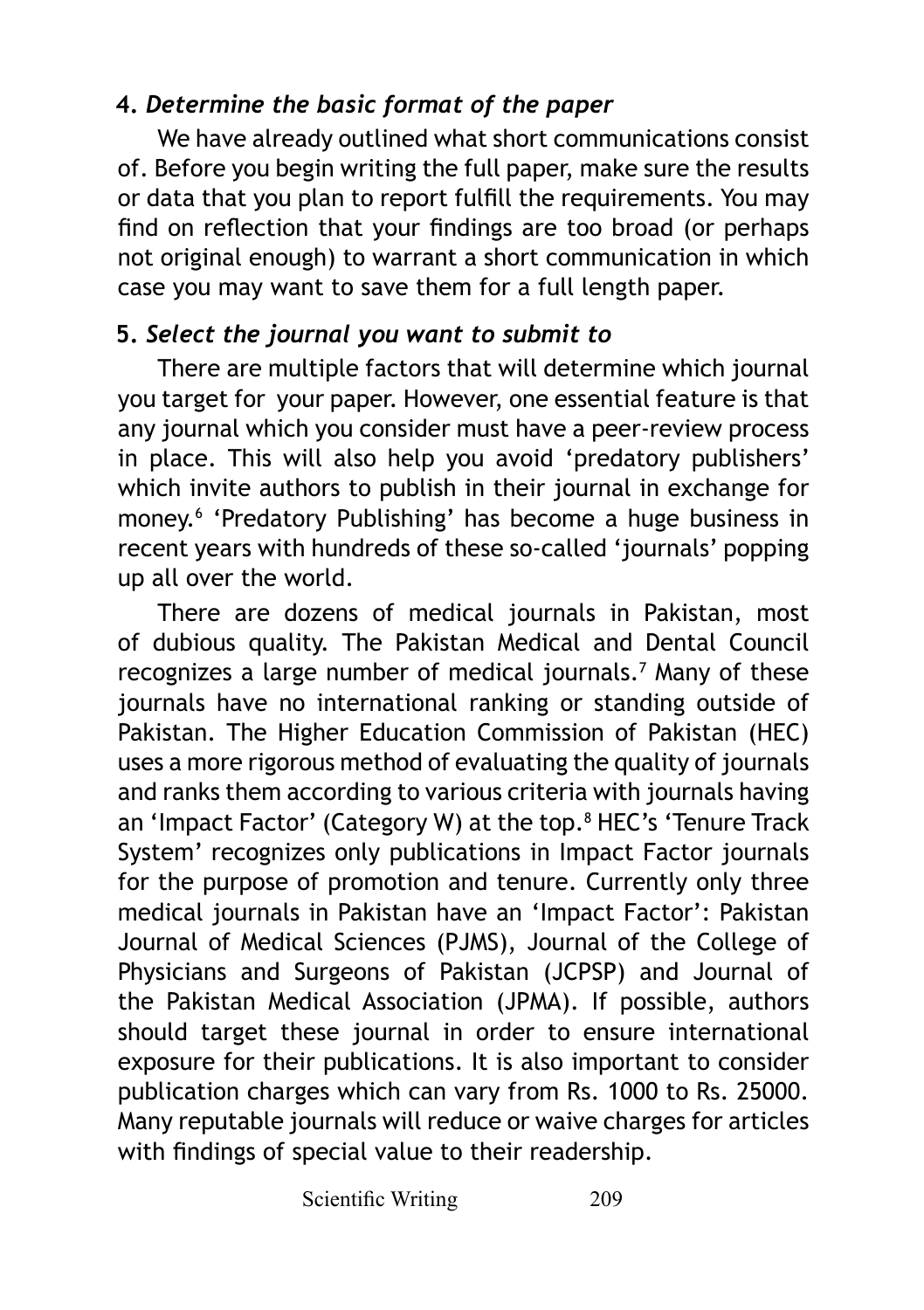# **6.** *Write an outline of the paper followed by a first draft*

It is important to have a 'road map' in mind before you begin writing the paper and as you go along. This is equally important if there are multiple authors each working on different sections of the paper. Take care to align the writing style into a single 'voice' if multiple authors have written different sections. The final 'consensus version' will usually be developed by the first author and approved by all other authors. While writing the first draft, some people find that writing 'sequentially' from the Introduction onwards works best for them. Others can jump back and forth between sections without any problems. Find the style that works best for you and remember that even a single written line is better than a blank piece of paper or a blank screen. Remember the one cardinal rule of writing: Don't edit as you write. Try to get through the first draft as quickly as possible. Editing is much easier than writing and can be done later.

## **7.** *Revise your manuscript*

This can follow three general steps:

- (i) Make major alterations in the paper such as filling in information gaps, correcting any major mistakes and restructuring the writing to make sure the paper has a logical and narrative 'flow'.
- (ii) Polish the manuscript to refine the text and correct grammar and spelling mistakes. This is an essential aspect of writing and revising your paper in Pakistan where most authors, including medical faculty, are weak in writing coherent, idiomatic English. If you are unsure of your command over written English, have someone with good English language skills edit the paper for you. The one thing you want to avoid is to have your paper rejected by the journal because of poor English. It does not matter how significant your findings if you cannot communicate them to the journal and to your intended audience.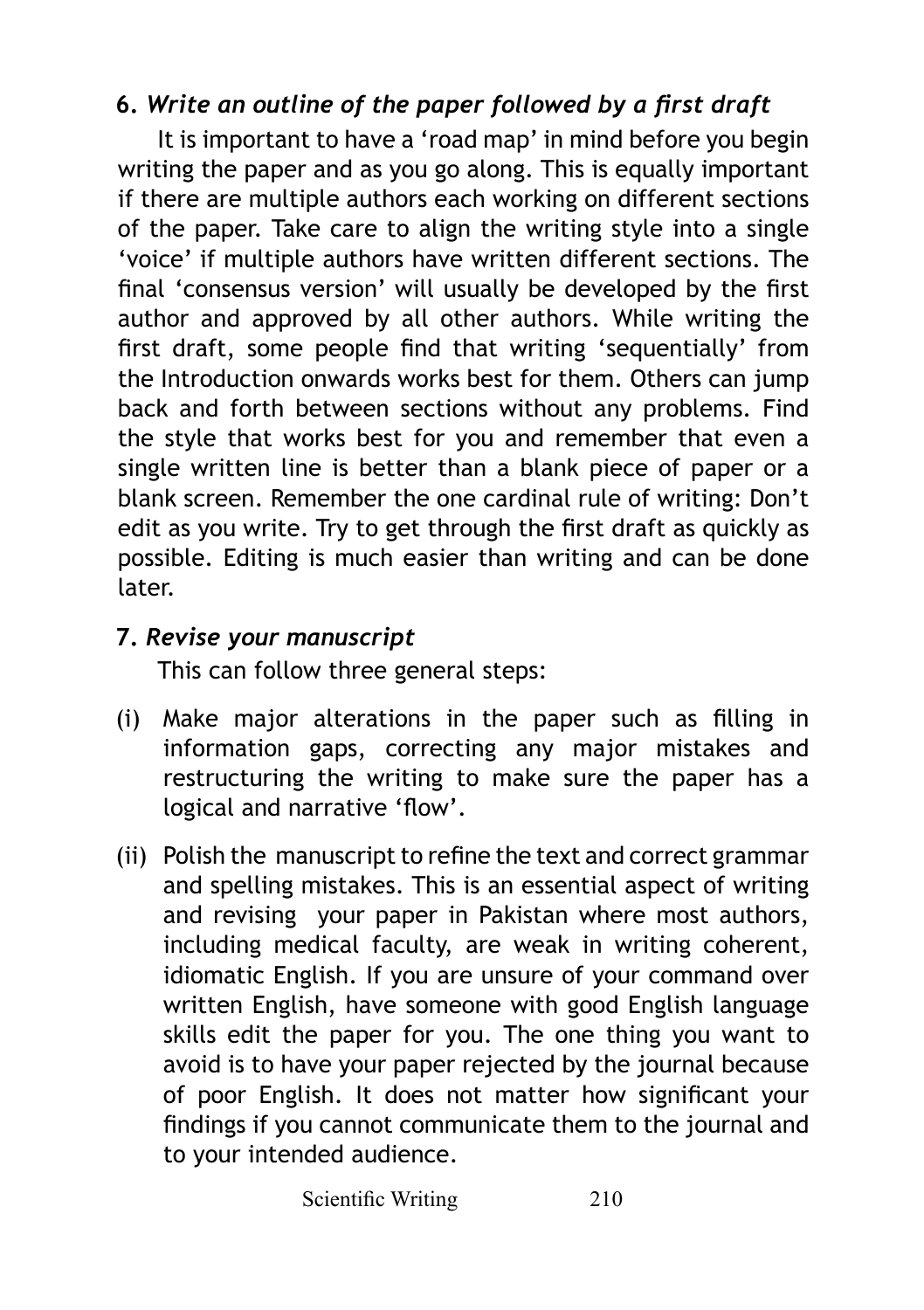(iii) Format the document according to the requirements of your chosen journal. This should be done at the end after you have finalized your manuscript so you do not have to keep going back and re-doing it as you edit the manuscript.

# **8.** *Check your references*

This will depend on which journal you are targeting for publication. Check and make sure all references are cited in the format required by the journal. Double check to make sure the references are numbered correctly and each reference corresponds to the correct number within the text. Provide DOI numbers for all references if possible (to make it easier for the journal editor and the reviewers).

# **9.** *Prepare the final manuscript*

Write the final title and abstract and prepare your title page including the final list of authors/author order. Re-read the journal's 'Instructions to authors' and make sure your manuscript is correctly formatted. Send the final version of the paper to all authors to get their feedback (and to revise again if needed).

## **10.** *Final submission*

Once the final checks are complete, you can submit the manuscript after checking to make sure about the proper procedure. Most journals now, including the three Pakistani Impact Factor Journals listed above, require online submission of manuscripts. This requires that the manuscript be properly formatted according to the journal requirements and that all tables and illustrations be prepared beforehand. Remember that corrections or revisions will be difficult once the manuscript has been submitted so if necessary, delay your submission for a day or two while you correct any errors. Many journals allow (or encourage) a 'pre-review' where the manuscript can be sent to the editor before formal submission to see if the journal will accept it for a full review. This saves time for both the journal and the authors. Once accepted for a full review, the journal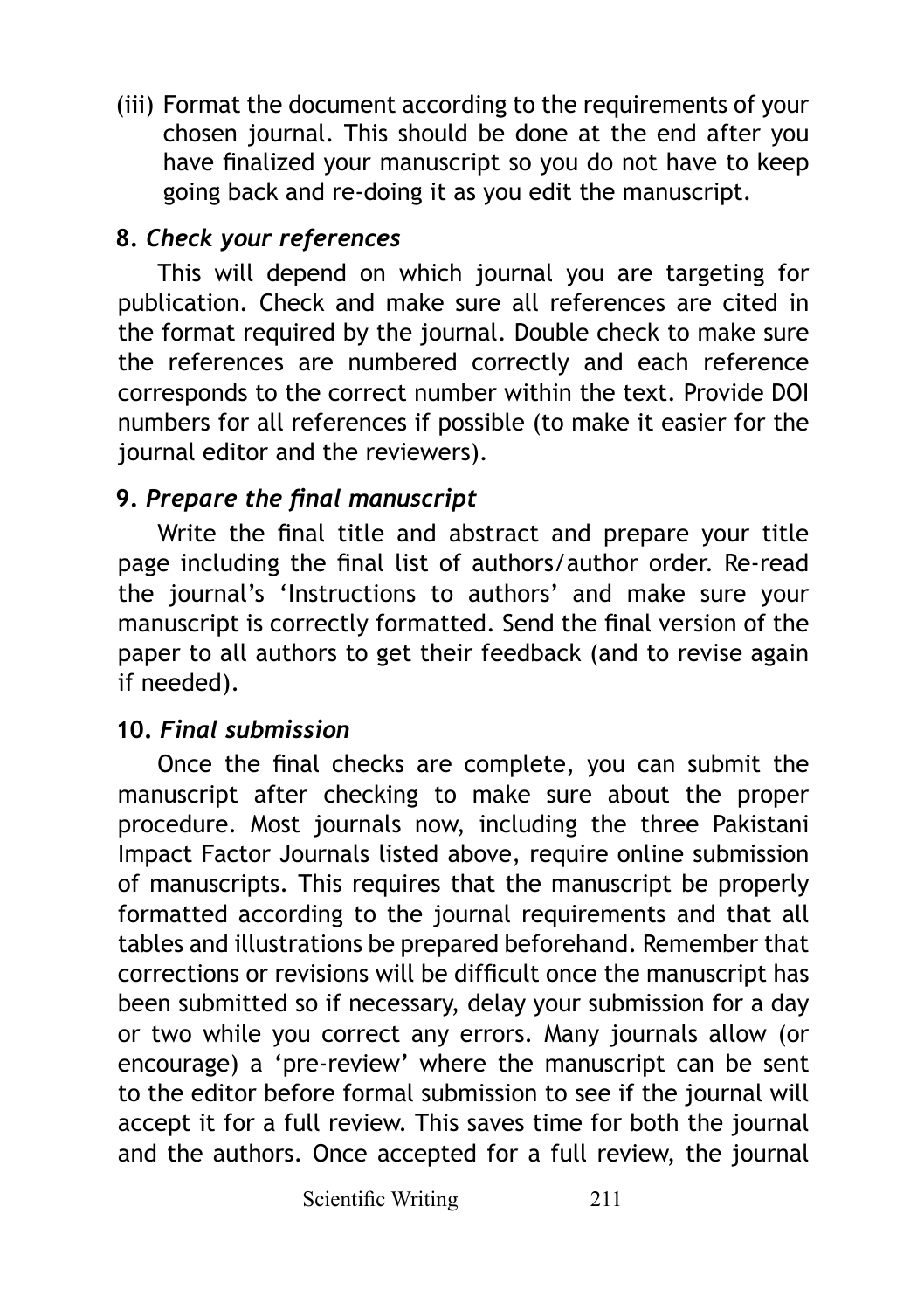may request you to submit a list of potential reviewers. Most journals nowadays allow authors (or at least the corresponding author) to check the status of the manuscript on the journal website.

#### **11.** *Dealing with reviewer's comments*

Most manuscripts are not accepted on first submission ('invited articles' may be exceptions). Usually, the journal will inform you in a matter of weeks that your manuscript has been reviewed and you will be asked to respond to the reviewer's comments. Usually, you will be given a week to respond failing which your paper will be either sent back to you or put on hold. Being a reviewer for a peer-reviewed journal is a rather thankless task so take that into account when responding. Remember that peer-reviews are usually anonymous. Neither you nor the reviewer know each other. Use tact when responding to reviewer's comments or queries. All queries need to be addressed (even if you decline to make a change in response to a particular query). Usually, changes in the text need to be made in bold or otherwise highlighted to make it easier for a second review. Remember that being asked to revise your paper means there is a good chance it will be published eventually. Rejected manuscripts are usually not sent back to authors for revision. At all costs, avoid rude or personal comments about the reviewers in your response. If you disagree with their comments or do not wish to revise your paper according to their observations, you are free to retract the paper and re-submit to another journal. You will, in that case, have to re-format or otherwise re-write your manuscript.

## **12.** *Final Steps*

Generally, after one (or rarely two) reviews, your paper will be accepted for publication and you will be sent page proofs of the article for your approval. You normally have 48 hours to correct these and send back. They will generally be accompanied by queries which can be addressed in the text.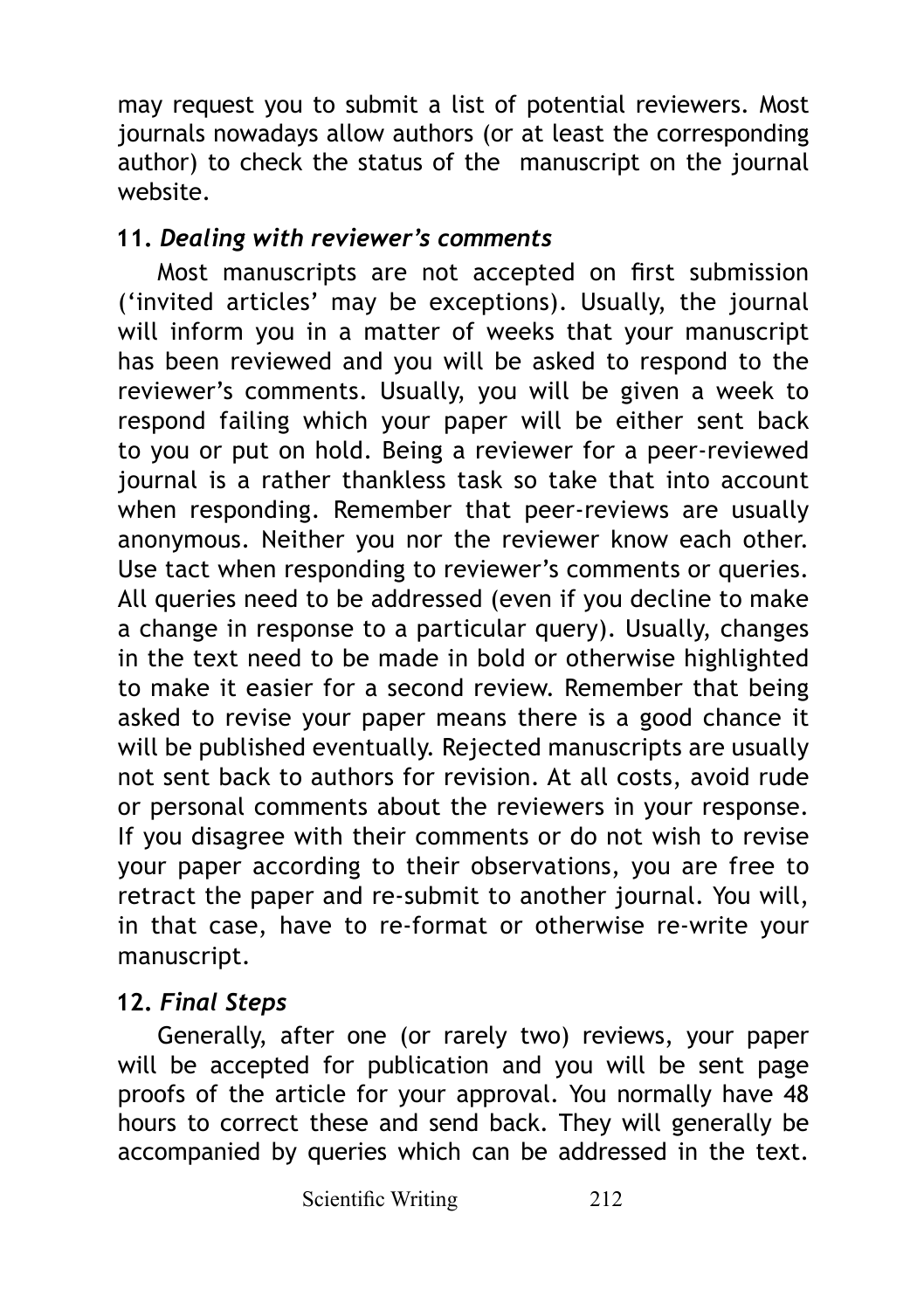No major re-writing or alterations in the paper can be done at this stage without prior permission of the editor. Correct any typos and factual errors and read the paper one more time for accuracy. This is your last chance to ensure accuracy before it appears in print.

# **The advantages and disadvantages of Short/Rapid Communications**

Short communications offer several advantages over full research papers although, obviously, they cannot replace them. Some of the benefits of short communications include:

- **\*** The findings can be tailored to a specific community and can be as narrow or as broad as possible.
- **\*** The most interesting and salient points are highlighted with details to follow in a later paper.
- **\*** Many journals offer rapid publication for short communications especially if the findings are highly original or time sensitive. Some journals may even offer to waive the peer review process in place of editorial review for a short communication.

Some disadvantages include limited space in which to present your relevant findings and less weight given to short communications in matters of promotion and tenure. Beware of building a research CV that has a lot of short communications.

In summary, short communications have a useful place in the literature. They can be used to rapidly disseminate important preliminary information from ongoing studies and can be fasttracked for publication. It is important while writing a short communication to keep the basics of writing a research article in mind. Short communications cannot replace full length articles and too many of them in an author's research CV may hinder rather than help academic prospects.